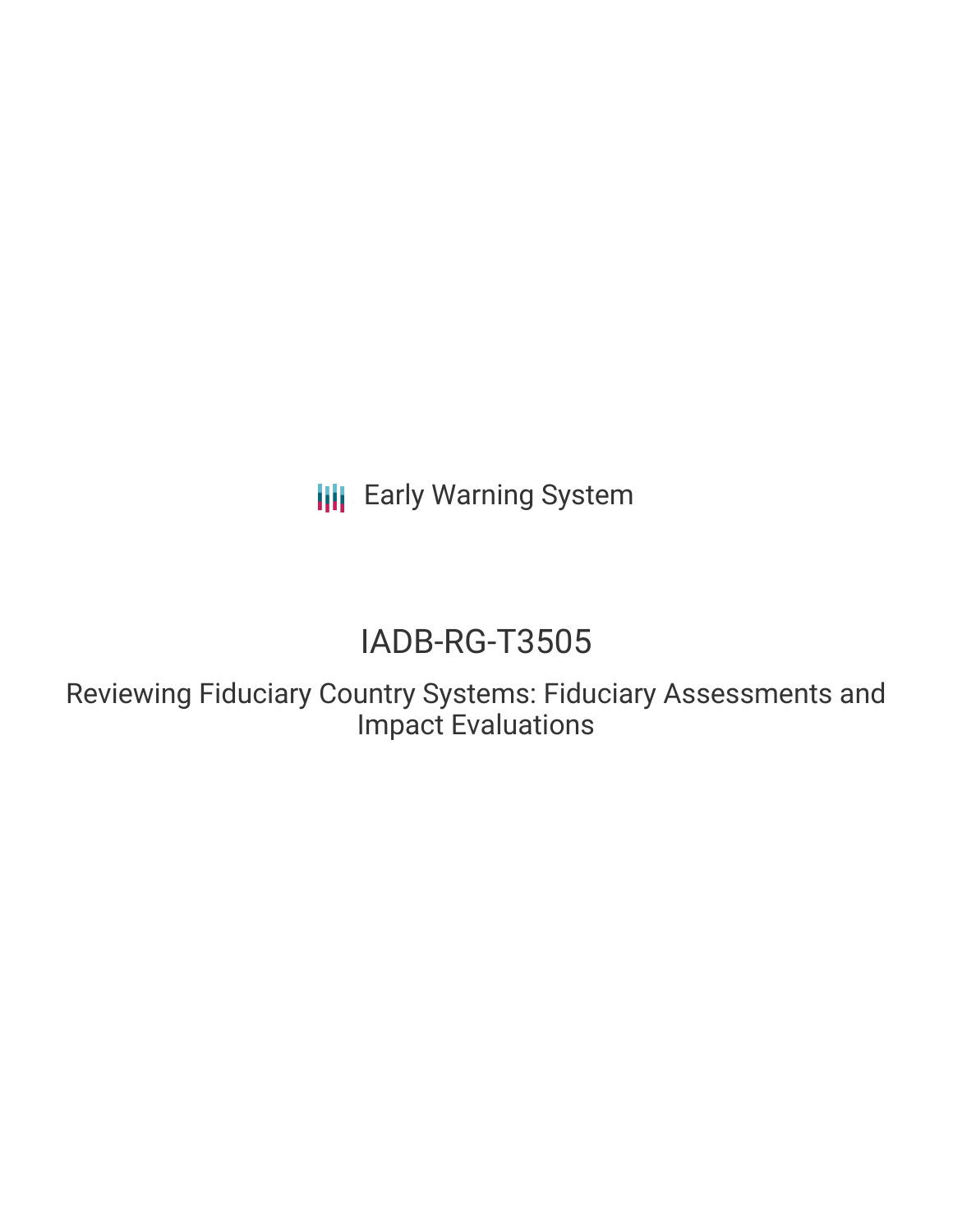

### **Quick Facts**

| <b>Financial Institutions</b>  | Inter-American Development Bank (IADB)             |
|--------------------------------|----------------------------------------------------|
| <b>Status</b>                  | Approved                                           |
| <b>Bank Risk Rating</b>        | C                                                  |
| <b>Voting Date</b>             | 2019-10-25                                         |
| <b>Borrower</b>                | Regional                                           |
| <b>Sectors</b>                 | Finance, Law and Government, Technical Cooperation |
| <b>Investment Type(s)</b>      | Grant                                              |
| <b>Investment Amount (USD)</b> | $$1.00$ million                                    |
| <b>Project Cost (USD)</b>      | \$1.00 million                                     |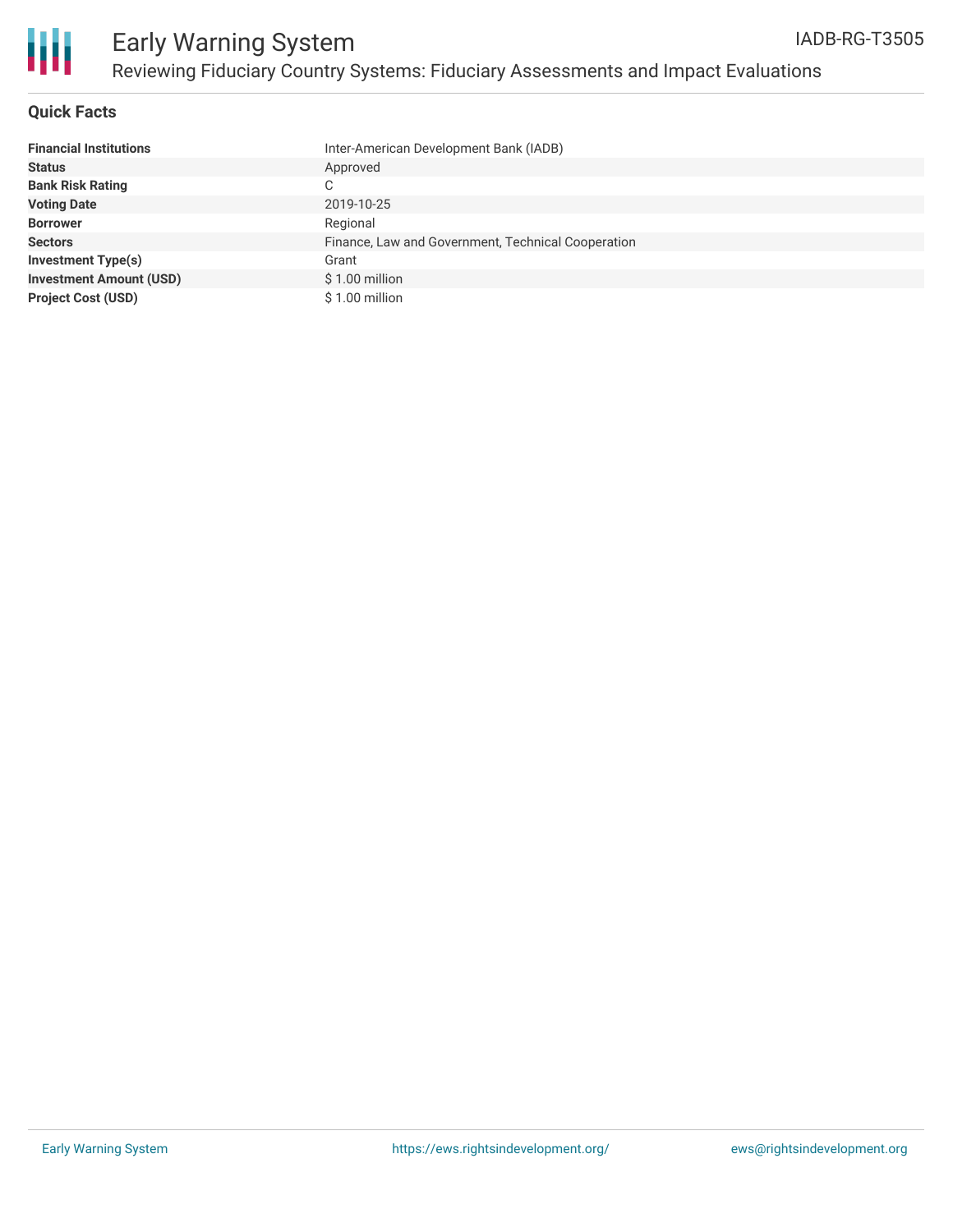

### **Project Description**

The objective of this TC is to continue supporting borrowing member countries in their efforts to improve the effectiveness, efficiency and transparency of public resources, primarily through knowledge management, fiduciary assessments and strategic planning. More specifically, this is anticipated to be accomplished by supporting countries in: 1) assessing the level of development of their fiduciary systems, where no information is available, or by updating existing information, where there is a baseline or other relevant information; 2) identifying international and regional good practices, measuring improvements in country fiduciary systems and the related impact through research, market and performance analysis; 3) developing indicators to measure and demonstrate the benefits of using national and subnational systems in Bank-financed operations; and 4) developing action and strategic plans to help countries better plan, prioritize, improve, and strengthen their technical capacity.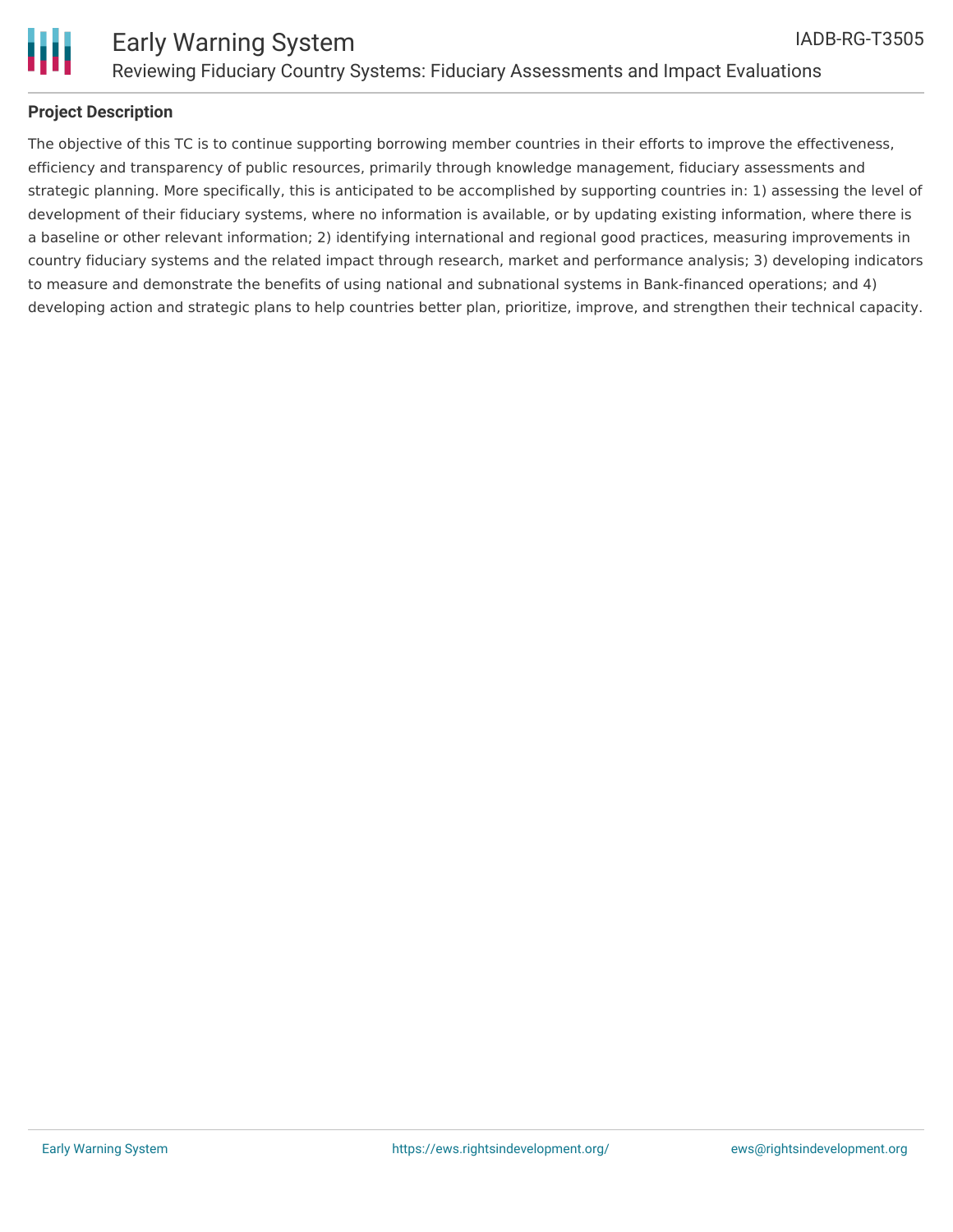

# Early Warning System Reviewing Fiduciary Country Systems: Fiduciary Assessments and Impact Evaluations

#### **Investment Description**

• Inter-American Development Bank (IADB)